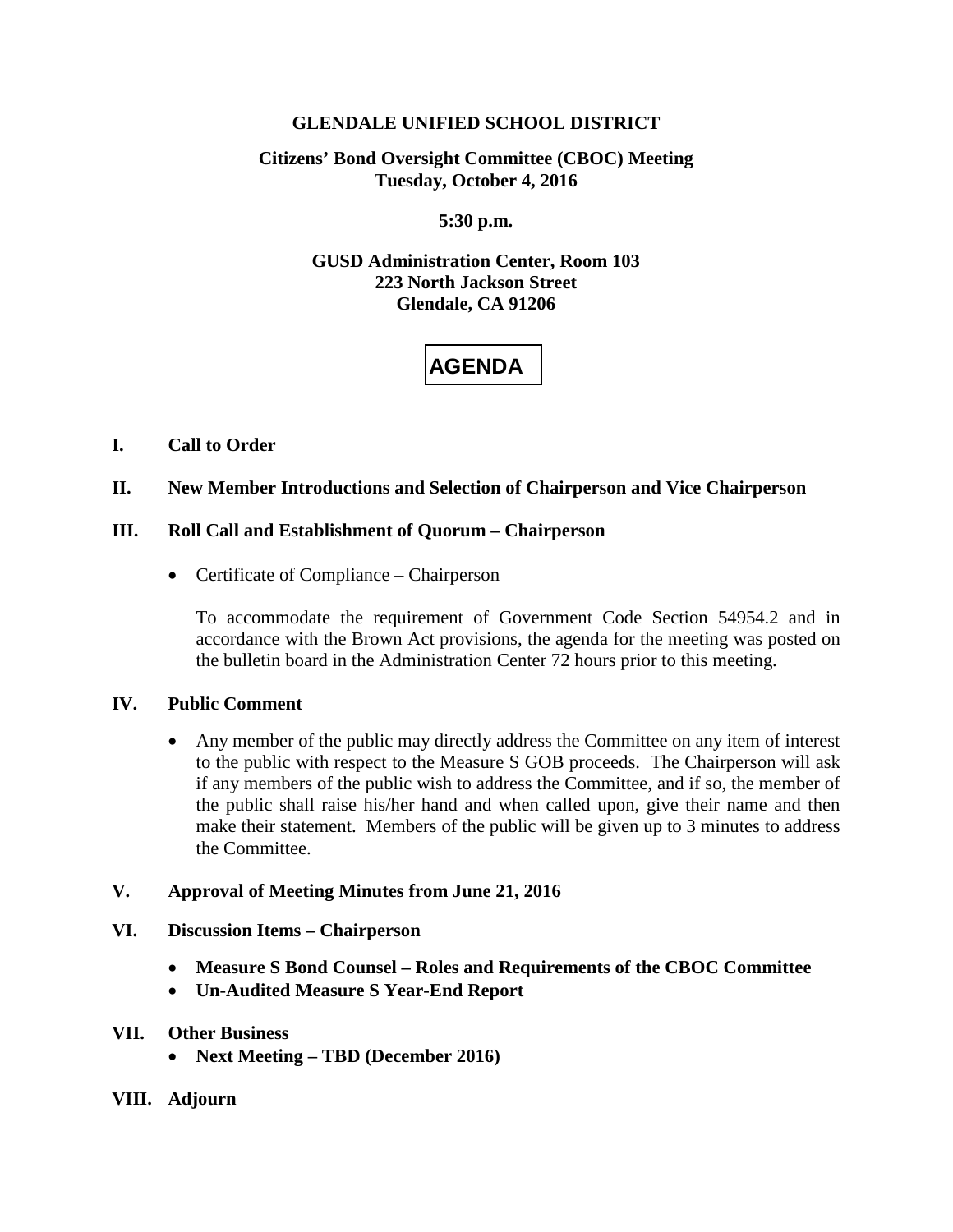# GLENDALE UNIFIED SCHOOL DISTRICT

# CITIZENS' BOND OVERSIGHT COMMITTEE (CBOC)

#### Meeting Minutes

## October 4, 2016

The Citizen's Oversight Bond Committee meeting was held in the Administration Building, Room 103 on October 4, 2016.

Committee Members Present: Daniel Harrison Harry Leon Sophal Ear Lincoln Bleveans Michael Myers

Staff: Tony Barrios, Executive Director: Planning, Development and Facilities Diana Espiritu, Administrative Secretary, Planning, Development and Facilities

Guests: Bill Kadi, Attorney, Jones Hall Julie Wunderlich, Attorney, Jones Hall

Each Committee member was provided with the following items in their packets:

- CBOC Meeting Agenda
- Agenda Discussion Items

Below is a general summary of the meeting:

I. Call to Order

The meeting was called to order by Tony Barrios at 5:34 p.m.

II. New Member Introductions and Selection of Chairperson and Vice Chairperson

Tony Barrios introduced three (3) new members to the Committee: Daniel Harrison, Lincoln Bleveans, and Harry Leon. The Committee nominated Michael Myers as the Chairperson and Sophal Ear as the Vice Chairperson. All Committee members unanimously agreed on these appointments.

III. Roll Call and Establishment of Quorum – Chairperson